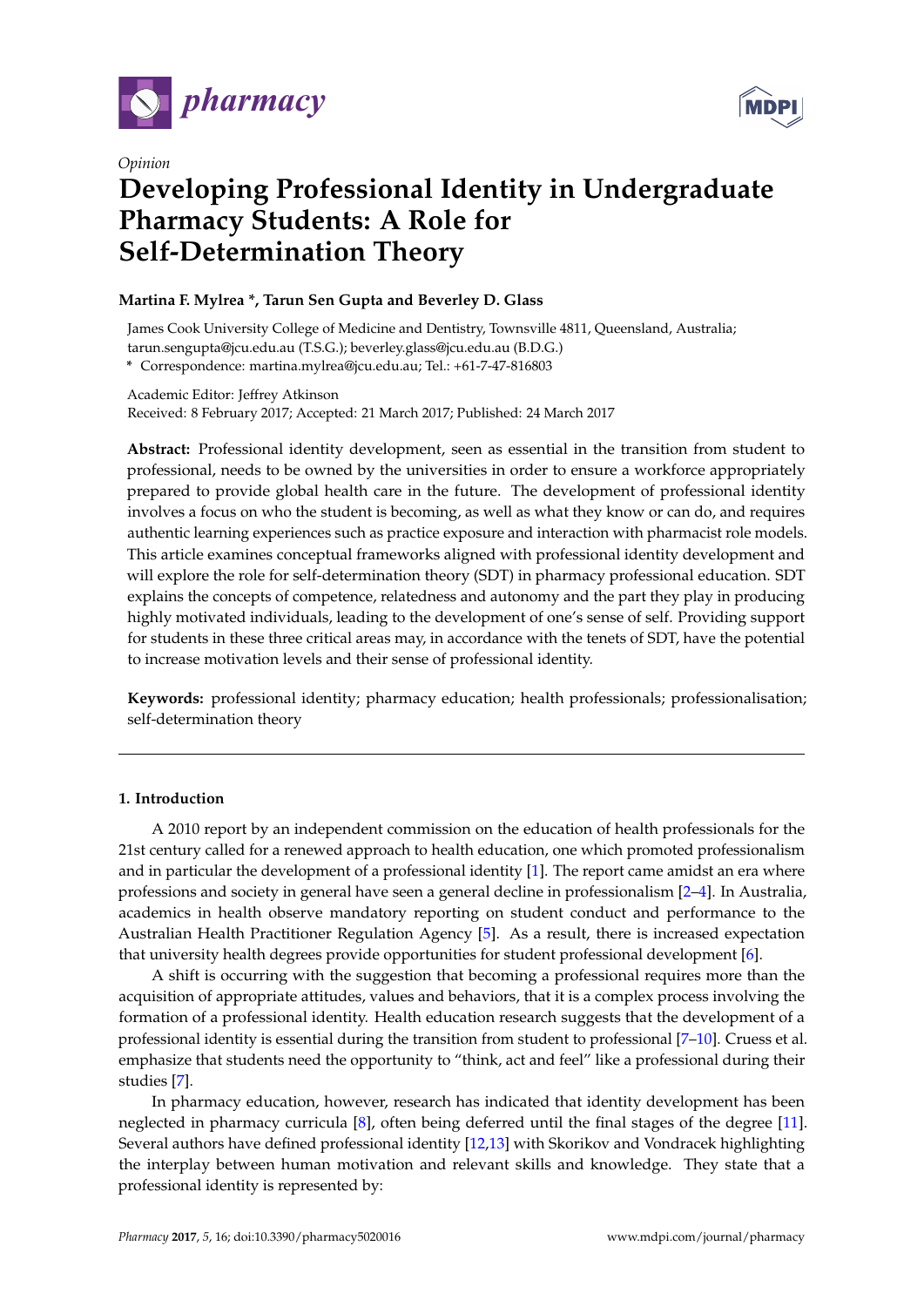'a complex structure of meanings in which the individual links his or her motivation and competencies with acceptable career roles'. [\[14\]](#page-6-11)

A recent review of identity development in higher education by Trede reflects the position of the independent commission on the education of health professionals [\[1\]](#page-6-0), where Trede states that 'Universities need to claim their role in professional identity development to prepare graduates for global citizenship, leadership and future practice' (p. 379) [\[15\]](#page-7-0).

This paper presents a discussion around professional identity development in health education broadly and pharmacy education in particular. Conceptual frameworks currently aligned with professional identity development will be explored. Finally we propose self-determination theory [\[16](#page-7-1)[,17\]](#page-7-2), a motivation-based theory, as a theoretical framework for professional identity development in pharmacy tertiary education.

#### **2. Professional Education and Identity**

Researchers in medical education have been particularly active in the area of identity development with Cruess et al. recently stating that professional identity should be the foundation of professionalism [\[18\]](#page-7-3). Dawodu and Rutter have highlighted that the responsibility of professionally preparing students has increasingly fallen onto academic educators [\[19\]](#page-7-4). There is, however, a lack of research into professional identity development in tertiary education [\[15\]](#page-7-0) and as a result there is little understanding of how to develop such an identity within each student. Research into the development of effective teaching approaches that foster professional identity formation is therefore needed [\[7,](#page-6-5)[15\]](#page-7-0).

Trede et al. state that for identity development to occur, learning must happen through direct contact with the practice [\[15\]](#page-7-0). Experiential education with its exposure to practicing professionals and patients is essential for student identity development [\[20\]](#page-7-5). While work placements are regarded as the ideal approach for student immersion in the profession [\[6\]](#page-6-4), in reality schools of pharmacy face shortages of clinical placements [\[21\]](#page-7-6), which may also deliver inconsistent experiences amongst students [\[6,](#page-6-4)[22\]](#page-7-7). In an effort to increase exposure to practice, some courses have turned to technology, bringing virtual clinical placements into the curriculum [\[22\]](#page-7-7). Practical classes such as compounding and clinical dispensing sessions as well as exposure to professional role models such as patientfacing pharmacists/academics, have also been identified as particularly effective strategies for student professional development [\[23\]](#page-7-8). According to Reid et al., it is the authenticity of the learning experiences which is important for successful identity development [\[24\]](#page-7-9).

Dall'Alba describes becoming a professional as a transformation that is unique to each individual [\[25\]](#page-7-10). She warns that educational programs failing to acknowledge and provide support for this transition may contribute to a 'crisis of confidence in professional education' (p. 136) [\[25\]](#page-7-10). This crisis relates to the inadequacy of professional education programs to train students to cope within the modern healthcare context. She cites advances in information technology, new conceptualisations of interdisciplinary contexts and changing knowledge as contributing to the rapidly evolving professional landscape. Dall'Alba states that a focus on skills and knowledge alone is insufficient to adequately prepare the student to cope with this challenging and dynamic setting. She also explains that the current theory–practice gap, which exists in many programs, prevents students from thinking as, acting as or being a professional [\[25\]](#page-7-10). With a similar view, Cruess et al. explain that while professional attitudes, values and behaviours are essential to the developing professional, they do not account for the entire process behind becoming professional [\[7\]](#page-6-5). They believe that this occurs through a process of internalisation, where the student comes to 'think, act and feel' like a professional [\[7\]](#page-6-5). In order to achieve this they state that the development of a professional identity should be one of the main goals of a medical educational program [\[7\]](#page-6-5). The concept of professional identity development is emerging as a complementary and perhaps crucial element to meaningful and lifelong professional growth [\[7](#page-6-5)[,26](#page-7-11)[,27\]](#page-7-12).

It has been established that curriculum design can exert a significant influence on student professional identity development [\[6,](#page-6-4)[25,](#page-7-10)[27\]](#page-7-12) so it is important to consider educational strategies for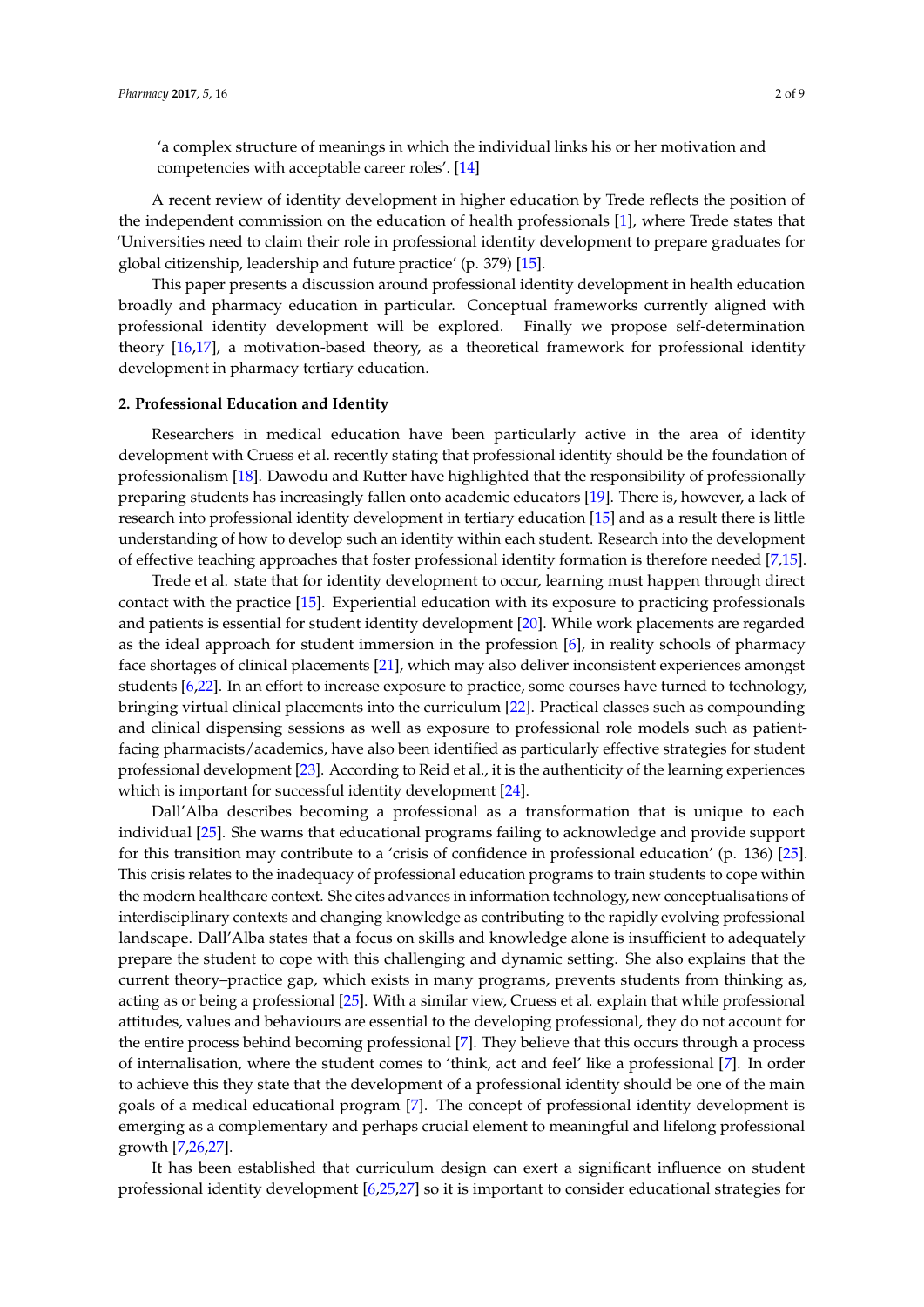identity development [\[7\]](#page-6-5). As Reid et al. explain, student learning trajectories 'are influenced by the manner in which the sense of the profession is communicated and articulated through the design and pedagogy of the educational program' (p. 734) [\[27\]](#page-7-12). Adams et al. suggest that the task for educators is to find a framework for educational programs so that they can best prepare students for their professional role [\[28\]](#page-7-13).

Optimal conditions for identity development should use an integrated approach whereby experiences on placement are addressed and reinforced as part of curriculum coursework [\[6,](#page-6-4)[29\]](#page-7-14). Branch stated that a combination of teaching methods should be employed over an extended period across the curriculum. Approaches including experiential learning, critical reflection and small-group teaching should feature in curriculum design as a combined model and importantly extended long term throughout the course structure [\[30\]](#page-7-15). While these strategies are well-supported in the literature, a sound theory-based approach to identity development is needed, one which will translate through to effective teaching strategies at the classroom level. Research clearly supports introducing concepts surrounding professionalism and professional identity early in the course structure, thus providing students ongoing opportunities to relate to and engage with the profession [\[7,](#page-6-5)[9,](#page-6-12)[23,](#page-7-8)[31\]](#page-7-16).

#### **3. Pharmacy Education and Identity**

Professional identity development is a concern at the highest level of pharmacy education policy development. The International Forum for Quality Assurance of Pharmacy Education was established by the International Pharmaceutical Federation (FIP) in 2001. In their 2014 framework for the quality assurance of pharmacy education [\[32\]](#page-7-17), they quote the World Health Organisation's World Health Report [\[33\]](#page-7-18), which espouses the benefits of authentic, practical experiences for health students. The report states that students who are exposed to the practice experience:

'an increase in empathy towards people with illnesses, have greater self-confidence and professional identity, and have learned effectively from the knowledge, attitudes, values, behaviours, and judgments of experienced practitioners'. (p. 48) [\[33\]](#page-7-18)

A number of researchers have reported on the essential role of experiential learning in developing pharmacy students as professionals [\[6,](#page-6-4)[11,](#page-6-8)[34\]](#page-7-19). Stupans and Owen report particularly on the importance of planned integration of practice-based learning within the overall curriculum [\[6\]](#page-6-4) The Schafheutle review of pharmacy schools in the UK identified role models and exposure to the practice as critical elements in the professional development process [\[31\]](#page-7-16). Contact with practicing pharmacists in the placement context was identified as most influential [\[23\]](#page-7-8). A study by Harding and Taylor viewed both pharmacist academics and practicing pharmacists as important role models for the professional socialisation of students and reported on the high regard students have for the presence of practicing pharmacists during their studies [\[35\]](#page-7-20). A threat to this enrichment is the declining numbers of full-time practicing pharmacists in pharmacy schools, which limits the access students have to practicing professionals [\[11\]](#page-6-8). To address this many schools have resorted to part-time con-joint appointments to maintain the presence of practicing pharmacists.

Research carried out at an Australian university examined the role of curriculum in professional identity development. Noble et al. utilized a qualitative ethnographic study to explore the views of students across all years of an undergraduate pharmacy course [\[8\]](#page-6-7). The research revealed that there were few opportunities where students could explore their professional identity. There were limited opportunities for interactions with pharmacist role models and little reflection on the progress towards their identity development. The authors saw these as lost opportunities in the curriculum. They commented on the importance of starting a dialogue around what it means to be a pharmacist, and to provide opportunities for interactions between students, pharmacists and patients. Providing feedback on student submitted work was also regarded as an effective strategy for fostering identity development [\[8\]](#page-6-7), a result supported by other studies [\[36](#page-7-21)[,37\]](#page-7-22). Feedback in the form of evaluation against internal standards, or provided by practicing pharmacists and educators, is important for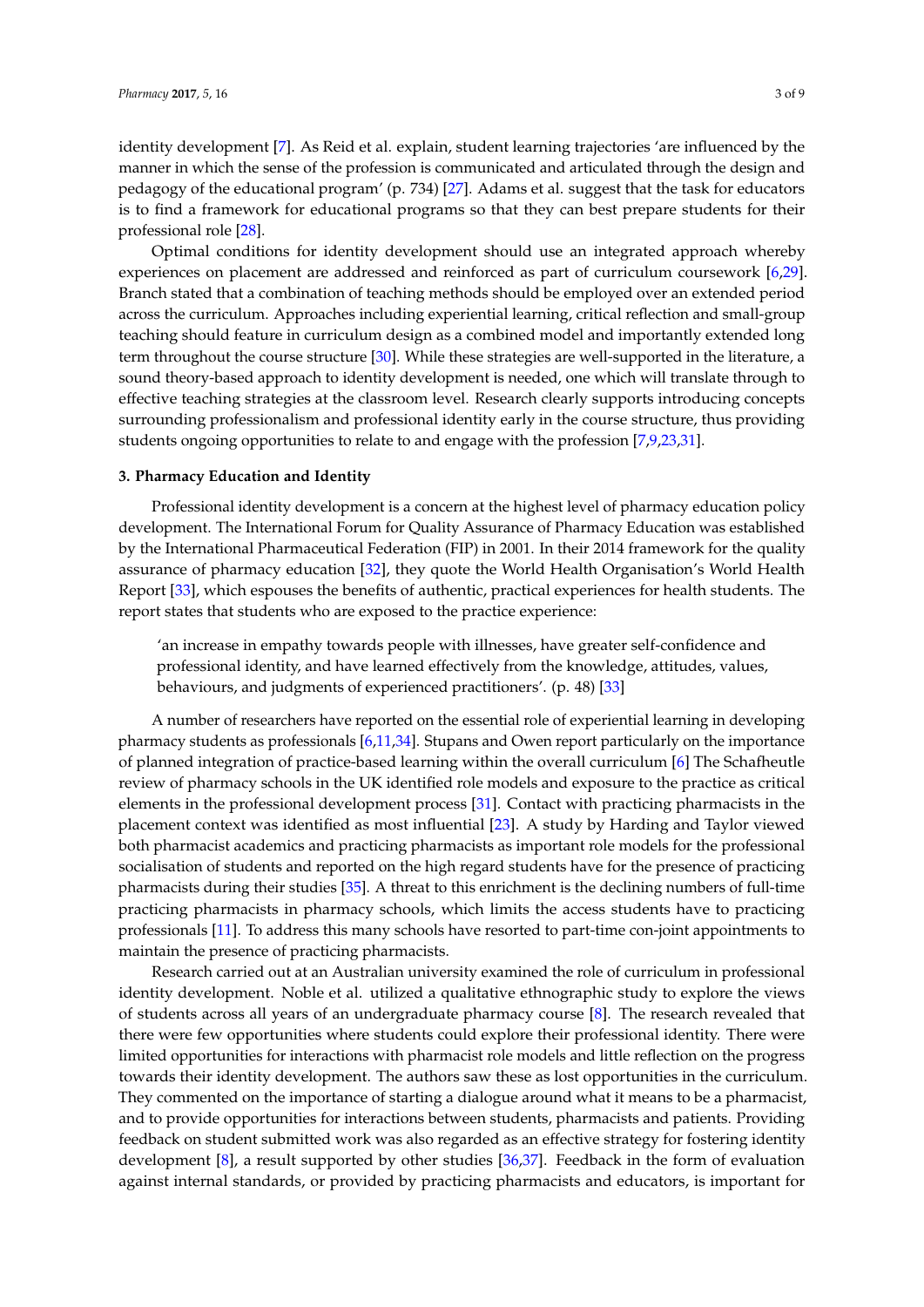student experience and reflection. Feedback provides the validation or confirmation needed by the student throughout the identity formation process [\[8\]](#page-6-7).

The importance of professional identity development in pharmacy education is beginning to emerge [\[8](#page-6-7)[,31](#page-7-16)[,35](#page-7-20)[,38\]](#page-7-23); however, it is commonly deferred until the final stages of the course once required scientific foundations such as chemistry and physiology have been covered [\[35\]](#page-7-20). This removes the practice of pharmacy from being patient-centered in the early stages of the course, moving to a sole focus on, for example, the chemistry and biological foundations of pharmacy [\[11\]](#page-6-8). A consequence of this is delayed professional acculturation and the diminution of the importance of the professional role. This is in contrast to more recent thinking by those who believe that professional education must begin at the outset of the course and continue for the duration of study [\[30,](#page-7-15)[39,](#page-7-24)[40\]](#page-8-0).

#### **4. Theoretical Frameworks**

In their review of professional identity development in higher education, Trede et al. commented on the wide variety of theoretical frameworks applied to this area. There is unfortunately a lack of consensus amongst researchers as to the most effective approach to professional identity development [\[15\]](#page-7-0). Their review reported theories including Wenger's theory of communities of practice and situated learning [\[41\]](#page-8-1), a theory often quoted in the area of professional education. Learning theories such as Schon's reflective practice [\[42\]](#page-8-2) and Mezirow's critical reflection [\[43\]](#page-8-3) have also appeared in studies relating to professional identity.

Early work by Merton [\[44\]](#page-8-4) referred to professional identity as developing through thinking, acting, and feeling like a member of the profession. This work prompted Cruess et al. to define identity development as a stage dependent development of self [\[7\]](#page-6-5). Dall'Alba similarly supported the development of a 'sense of being', recommending the integration of epistemology and ontology as a framework for professional education [\[25\]](#page-7-10). She has stated that students will take a variety of trajectories on their professional development path, characterized by individual transition.

To gain a better understanding of how students develop a sense of professional identity, Reid et al. [\[27\]](#page-7-12) conducted a collaborative study between research groups in Sweden and Australia. They investigated student perceptions of how education and experiences of professional work contributed to their professional identity. From this study a model for professional identity development was formed. Reid et al. [\[24\]](#page-7-9) proposed that professional identity development can be described as a function of two dimensions: 'knowledge for the profession' and 'learning for professional work'. Successful intersection of these two dimensions results in connection with the profession and subsequent identity formation. The authors refer to the development of 'sensitising dispositions', an artefact of this process, which orients the student within their profession by placing them in context both professionally and personally. These dispositions represent the linking fabric between the two dimensions of their model and extend student professional learning beyond skills and knowledge to ontological aspects of professional practice [\[24\]](#page-7-9), such as those proposed by Dall'Alba [\[25\]](#page-7-10). The authors made four recommendations for professional socialisation, calling them strategies for 'blurring the boundaries': (1) involve practicing professionals in higher education, (2) include students in work situations, (3) align learning with authentic work practices and (4) create opportunities for inter-professional learning.

The ultimate aim as described by the authors is the realisation and internalisation of a connection between their individual and professional self, otherwise defined as the ontological dimension of professional development [\[24\]](#page-7-9). This is clearly in agreement with the work of Dall'Alba in her description of individual trajectories towards becoming a professional in a particular field. She states that educational programs often fail to accommodate these differences in their teaching approaches [\[25\]](#page-7-10). Holden et al. established a steering committee to develop a framework around which professional identity could be fostered and assessed. The framework identified six domains and thirty subdomains to capture the complexity of professional identity across three developmental phases: Transition, Early Developing Professional Identity and Developed Professional Identity [\[45\]](#page-8-5). Unlike the models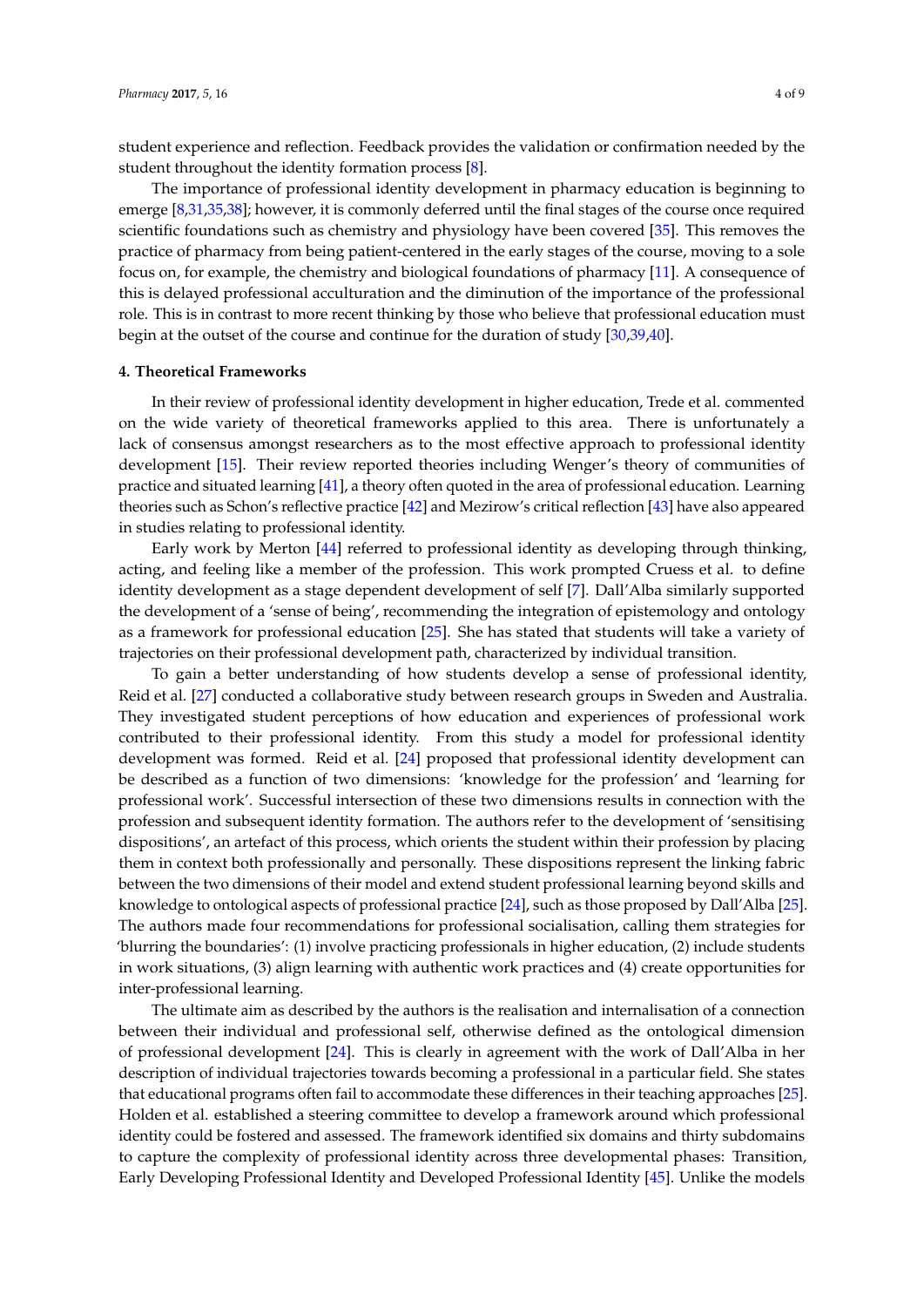previously discussed, Holden et al. offer practical teaching strategies and learning environments, which have been shown to promote professional identity development. Their model encourages the integration of their framework into existing curricular structures, thus capitalizing on established teaching and assessment approaches. *Pharmacy 30 strains and 35 of 95 of 95 of 95 of 95 of 95 of 95 of 95 of 95 of 95 of 95 of 95 of 95 of 95 of 95 of 95 of 95 of 95 of 95 of 95 of 95 of 95 of 95 of 95 of 95 of 95 of 95 o* 

#### **5. Self-Determination Theory 5. Self‐Determination Theory**

The absence of a theoretical basis for professional identity development in health programs is The absence of a theoretical basis for professional identity development in health programs is clear. An understanding of the mechanism behind human identity development is required, in order clear. An understanding of the mechanism behind human identity development is required, in order to accurately inform curriculum initiatives for the formation of professional identity. In the 1980s, to accurately inform curriculum initiatives for the formation of professional identity. In the 1980s, psychologists Deci and Ryan from the University of Rochester, USA, developed a theory to explain psychologists Deci and Ryan from the University of Rochester, USA, developed a theory to explain identity development [\[46\]](#page-8-6). Self-determination theory (SDT), now long standing and widely applied, identity development [46]. Self‐determination theory (SDT), now long standing and widely applied, defined the role of motivation regulators in the formation and maintenance of identity. The authors defined the role of motivation regulators in the formation and maintenance of identity. The authors describe human motivation as lying on a continuum that features three categories of motivation; describe human motivation as lying on a continuum that features three categories of motivation; amotivation, extrinsic motivation and intrinsic motivation, the latter representing the most autonomous amotivation, extrinsic motivation and intrinsic motivation, the latter representing the most state (Figure [1\)](#page-4-0).

<span id="page-4-0"></span>

**Figure 1.** Diagrammatic representation of motivation types as described by Self-Determination Theory.<br>———————————————————— Adapted from Ryan and Deci [\[47\]](#page-8-7).

According to SDT, motivation is described as being absent (amotivation), driven by external According to SDT, motivation is described as being absent (amotivation), driven by external forces such as monetary awards (extrinsic), or activated by internal forces (intrinsic), such that individuals willingly engage in the pursuit for interest or enjoyment. It is during this transition from external to internal regulation, where identity is internalized and becomes part of the individual's sense of self [\[48\]](#page-8-8). Their theory proposes that high levels of motivation are supported through the satisfaction of three fundamental human psychological needs, or nutriments, namely competence, relatedness and autonomy [\[49\]](#page-8-9). Competence is the ability to demonstrate mastery in a particular area or in other words to have some effect on their surroundings [\[50\]](#page-8-10). Relatedness refers to the need to have connections with and to care for others [\[50\]](#page-8-10) and autonomy refers to the propensity of an individual to self-organize experiences and actions, the authors making comparison to the concept of volition [\[50\]](#page-8-10). Individuals who experience support and growth in each of these three areas are more likely to have high levels of motivation and to develop and maintain the particular identity in question. High levels of motivation are also associated with success and wellbeing [\[51](#page-8-11)[,52\]](#page-8-12). The more an identity is internalized 'the more it will represent a deeply held and flexibly enacted aspect of one's identity and self' (p. 262) [\[49\]](#page-8-9).

#### one's identity and self' (p. 262) [49]. **6. Pharmacy Education and SDT**

The use of SDT as a theoretical basis upon which to develop professional curricular initiatives in pharmacy education may be appropriate on three fronts. Firstly, the application of this theory may be well placed given the obvious role played by competence, relatedness and autonomy in professional pharmacy practice and in general healthcare. An examination of the conceptualization of professionalism by the American Association of Colleges of Pharmacy (AACP, will find descriptions of safe, efficacious and *competent* practice of the qualified professional, *relatedness* reflected in the fiduciary relationship between the pharmacist and the patient and *autonomous* behaviors such as decision making and self-education [<mark>53]</mark>. A similar comparison can be made with the Australian Code of Conduct [\[54\]](#page-8-14) for registered health practitioners and the Code of Ethics for Pharmacists [\[55\]](#page-8-15).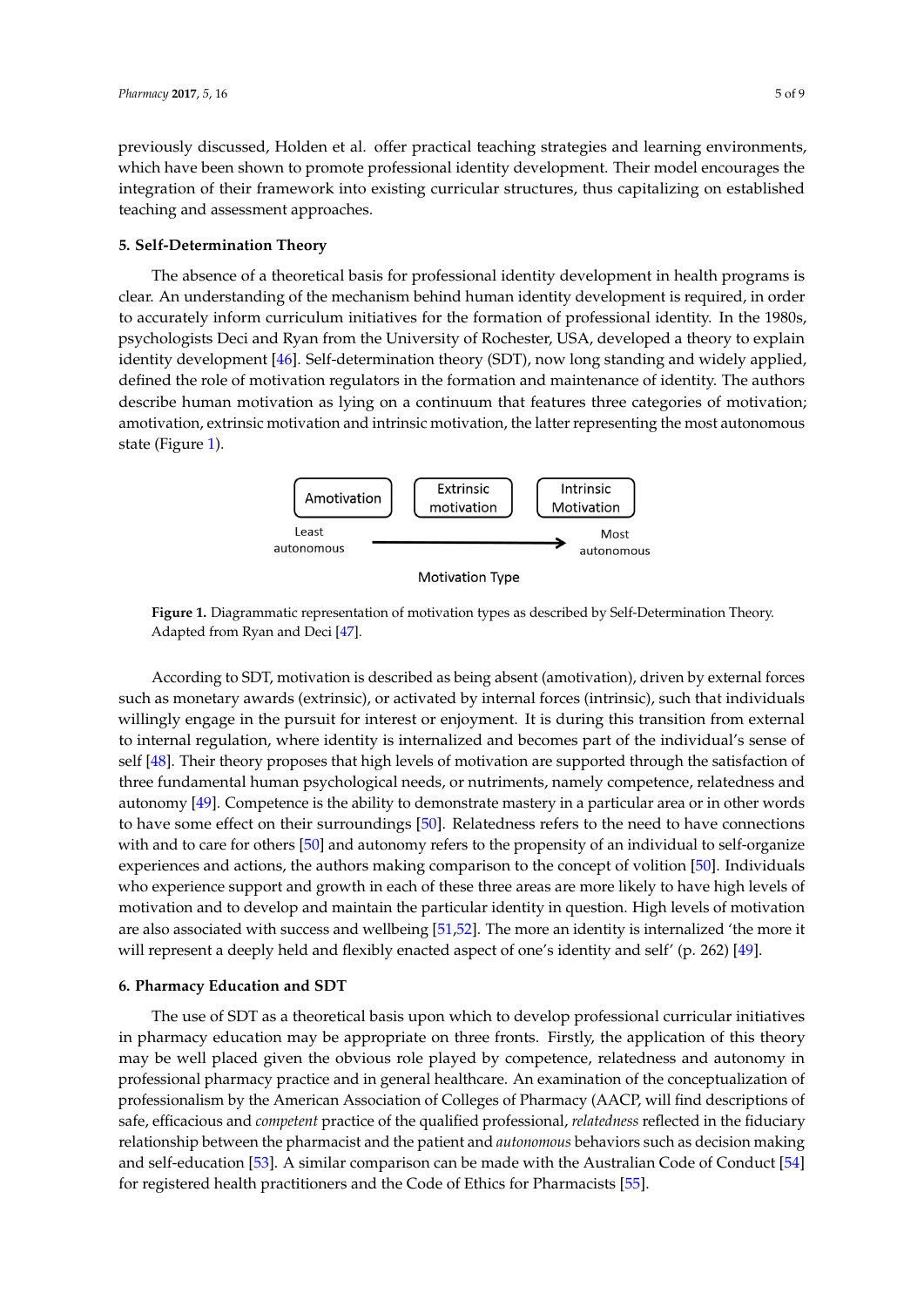Secondly, SDT has already been identified as having particular relevance in the field of medical education [\[45,](#page-8-5)[56–](#page-8-16)[58\]](#page-8-17) and thus could equally be seen to have application in pharmacy education. Ten Cate et al. have explored the opportunities for integrating SDT into medical school curricula. The value of SDT for medical students is seen as an opportunity to create motivation for learning by increasing their sense of competence, autonomy and relatedness. The authors highlighted curriculum increasing their sense of competence, autonomy and relatedness. The authors highlighted curriculum structure, classroom teaching, assessments and clinical training as areas where the role of SDT could be structure, classroom teaching, assessments and clinical training as areas where the role of SDT could expanded [\[56\]](#page-8-16). Professional identity development however was not addressed specifically, other than to say that it is affected by the learning environment. To increase the impact of SDT in the curriculum, Ten Cate et al. suggested stimulating motivation through student-centered education such as problem based learning and the use of small group teaching [\[56\]](#page-8-16). Both approaches enhanced student relatedness and autonomy by encouraging and acknowledging student opinion and input. Also of interest is the suggestion that professional identity development may be enhanced by giving students opportunities to be more autonomous and less controlled by academics in th[eir](#page-8-16) approach to learning [56]. This might involve allowing students to make choices about timing of assessments and being coached in learning styles and self-regulation techniques. Inviting students to become assistant instructors was also seen to enhance feelings of competence and autonomy. Early patient contact and participation in professional workplaces, such as during experiential placements, particularly enhanced student competence, relatedness and autonomy [\[56\]](#page-8-16). Also working in medical education, Kusurkar et al. espouse the value of autonomy-supportive classroom teaching techniques for developing intrinsic motivation in medical students. The authors make 12 recommendations which include identifying student needs, encouraging active participation, constructive feedback, emotional support and allowing students to [mak](#page-8-18)e choices about their learning [59].

<span id="page-5-0"></span>Finally, approaching professional identity education from a proven theoretical framework such as Finally, approaching professional identity education from a proven theoretical framework such SDT provides a foundation for curriculum design, which is based on an established mechanism for human identity development. Increased understanding of the motivational processes behind identity formation and integrated curricular support for the SDT nutriments (competence, relatedness and autonomy) may facilitate professional identity formation by assisting the student to "think, feel and act" like a ph[arm](#page-5-0)acist (Figure 2).



**Professional Identity** 

**Figure 2.** Conceptualisation of the role of self‐determination theory nutriments in the development of **Figure 2.** Conceptualisation of the role of self-determination theory nutriments in the development of professional identity. professional identity.

According to SDT, identity development is a result of a process of internalization, occurring as the student transitions from extrinsic through to an intrinsic state of motivation [\[17,](#page-7-2)[47\]](#page-8-7). Recent publications exploring professional identity development refer to the importance of 'internalization' publications exploring professional identity development refer to the importance of 'internalization' during the process of becoming a professional [7,24]. There appears to be an interesting synchronicity during the process of becoming a professional [\[7,](#page-6-5)[24\]](#page-7-9). There appears to be an interesting synchronicity between SDT and professional identity development, one which may serve to enhance approaches between SDT and professional identity development, one which may serve to enhance approaches to professional education. Therefore it is reasonable to postulate that by embedding the principles of SDT within pharmacy professional education, a positive influence on professional identity formation may be realized.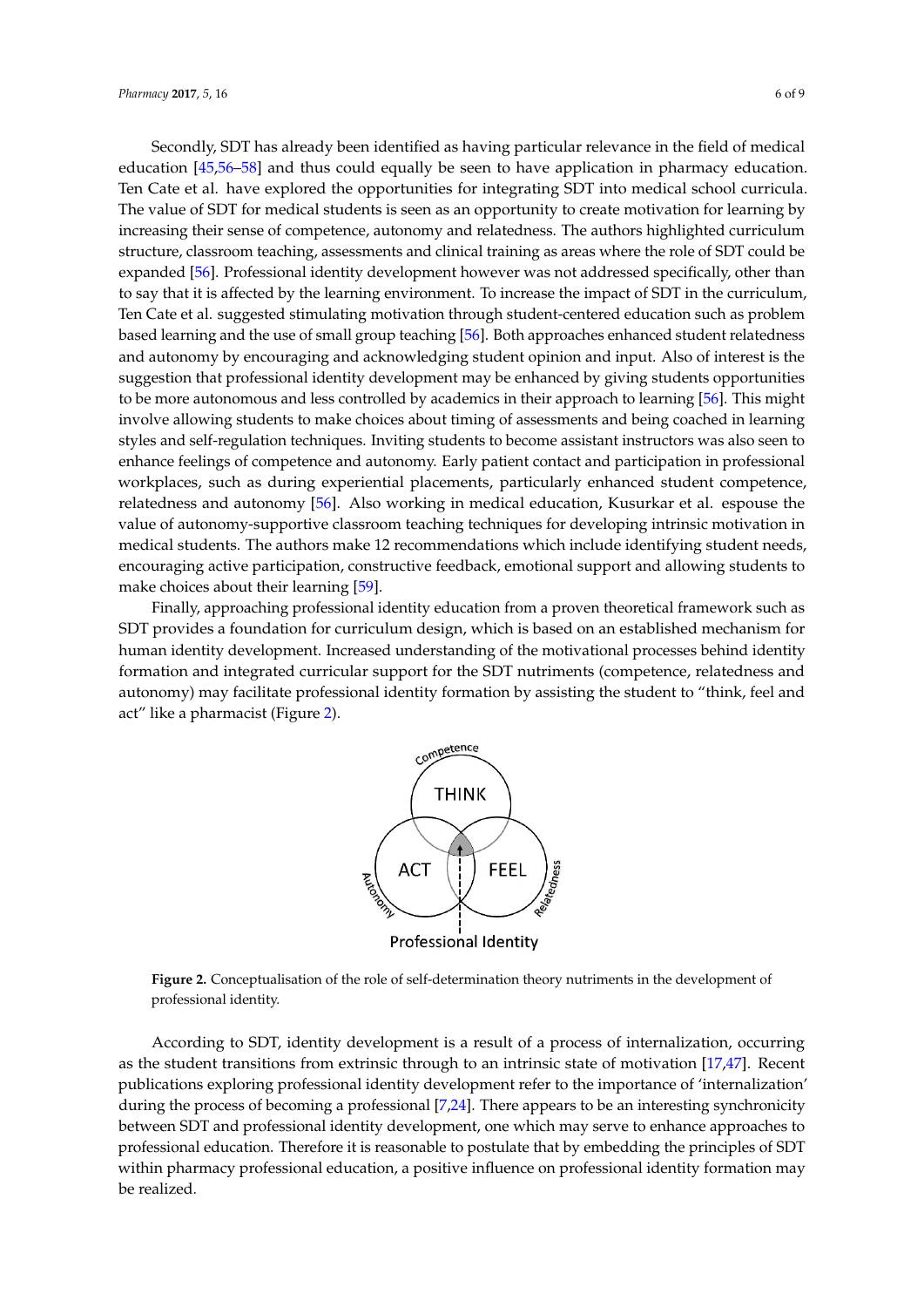### **7. Conclusions**

Adequately preparing students to cope with the demands of a changing and challenging health care setting requires the facilitation of professional identity development. Experiential learning through work placements, exposure to and interaction with practicing pharmacists and teaching sessions related to the practice are most effective for promoting identity formation. This paper proposes, in addition, a role for SDT as a theoretical framework for professional identity development in pharmacy education. An opportunity exists to apply this established theory in motivational psychology with its inherent link to identity development. Providing support for student competence, relatedness and autonomy within a professional pharmacy degree program may better prepare graduates for entry into the contemporary healthcare workplace.

**Author Contributions:** All authors contributed to development of the concept and prepared the manuscript; Martina F. Mylrea and Beverley D. Glass conceived the idea of the application of SDT to Pharmacy education and Beverley D. Glass provided tertiary health education expertise. Martina F. Mylrea wrote the paper and all authors critically revised, contributed with comments, and approved the final version of the manuscript.

**Conflicts of Interest:** The authors declare no conflict of interest.

### **References**

- <span id="page-6-0"></span>1. Frenk, J.; Chen, L.; Bhutta, Z.A.; Cohen, J.; Crisp, N.; Evans, T.; Fineberg, H.; Garcia, P.; Ke, Y.; Kelley, P.; et al. Health professionals for a new century: Transforming education to strengthen health systems in an interdependent world. *Lancet* **2010**, *376*, 1923–1958. [\[CrossRef\]](http://dx.doi.org/10.1016/S0140-6736(10)61854-5)
- <span id="page-6-1"></span>2. Hammer, D.P.; Berger, B.A.; Beardsley, R.S.; Easton, M.R. Student professionalism. *Am. J. Pharm. Educ.* **2003**, *67*, 1–29. [\[CrossRef\]](http://dx.doi.org/10.5688/aj670396)
- 3. Rutter, P.M.; Duncan, G. Can professionalism be measured?: Evidence from the pharmacy literature. *Pharm. Pract.* **2010**, *8*, 18–28. [\[CrossRef\]](http://dx.doi.org/10.4321/S1886-36552010000100002)
- <span id="page-6-2"></span>4. Cruess, S.R.; Cruess, R.L. Professionalism and medicine's social contract. *Focus Health Prof. Educ. A Multi-Discip. J.* **2014**, *16*, 16. [\[CrossRef\]](http://dx.doi.org/10.11157/fohpe.v16i1.52)
- <span id="page-6-3"></span>5. Queensland Government. Health Practitioner Regulation National Law (Queensland). Available online: <https://www.legislation.qld.gov.au/LEGISLTN/CURRENT/H/HealthPracRNatLaw.pdf> (accessed on 5 February 2017).
- <span id="page-6-4"></span>6. Stupans, I.; Owen, S. Comprehensive curriculum planning to improve student learning in experiential learning placements. In *The Student Experience: Proceedings of the 32nd HERDSA Annual Conference, 6-9 July 2009, Charles Darwin University, Northern Territory, Australia/Edited by Helen Wozniak & Sonia Bartoluzzi*; Higher Education Research and Development Society of Australasia: Darwin, Australia, 2009; pp. 398–406.
- <span id="page-6-5"></span>7. Cruess, R.L.; Cruess, S.R.; Boudreau, J.D.; Snell, L.; Steinert, Y. Reframing medical education to support professional identity formation. *Acad. Med.* **2014**, *89*, 1446–1451. [\[CrossRef\]](http://dx.doi.org/10.1097/ACM.0000000000000427) [\[PubMed\]](http://www.ncbi.nlm.nih.gov/pubmed/25054423)
- <span id="page-6-7"></span>8. Noble, C.; O'Brien, M.; Coombes, I.; Shaw, P.N.; Nissen, L.; Clavarino, A. Becoming a pharmacist: Students' perceptions of their curricular experience and professional identity formation. *Curr. Pharm. Teach. Learn.* **2014**, *6*, 327–339. [\[CrossRef\]](http://dx.doi.org/10.1016/j.cptl.2014.02.010)
- <span id="page-6-12"></span>9. Goldie, J. The formation of professional identity in medical students: Considerations for educators. *Med. Teach.* **2012**, *34*, e641–e648. [\[CrossRef\]](http://dx.doi.org/10.3109/0142159X.2012.687476) [\[PubMed\]](http://www.ncbi.nlm.nih.gov/pubmed/22905665)
- <span id="page-6-6"></span>10. Monrouxe, L.V. Identity, identification and medical education: Why should we care? *Med. Educ.* **2010**, *44*, 40–49. [\[CrossRef\]](http://dx.doi.org/10.1111/j.1365-2923.2009.03440.x) [\[PubMed\]](http://www.ncbi.nlm.nih.gov/pubmed/20078755)
- <span id="page-6-8"></span>11. Taylor, K.M.; Harding, G. The pharmacy degree: The student experience of professional training. *Pharm. Educ.* **2007**, *7*, 83–88. [\[CrossRef\]](http://dx.doi.org/10.1080/15602210601149383)
- <span id="page-6-9"></span>12. Wilson, I.; Cowin, L.S.; Johnson, M.; Young, H. Professional identity in medical students: Pedagogical challenges to medical education. *Teach. Learn. Med.* **2013**, *25*, 369–373. [\[CrossRef\]](http://dx.doi.org/10.1080/10401334.2013.827968) [\[PubMed\]](http://www.ncbi.nlm.nih.gov/pubmed/24112208)
- <span id="page-6-10"></span>13. Vivekananda-Schmidt, P.; Crossley, J.; Murdoch-Eaton, D. A model of professional self-identity formation in student doctors and dentists: A mixed method study. *BMC Med. Educ.* **2015**, *15*, 83. [\[CrossRef\]](http://dx.doi.org/10.1186/s12909-015-0365-7) [\[PubMed\]](http://www.ncbi.nlm.nih.gov/pubmed/25924676)
- <span id="page-6-11"></span>14. Skorikov, V.B.; Vondracek, F.W. Occupational identity. In *Handbook of Identity Theory and Research*; Schwartz, S.J., Luyckx, K., Vignoles, V.L., Eds.; Springer: New York, NY, USA, 2011; pp. 693–714.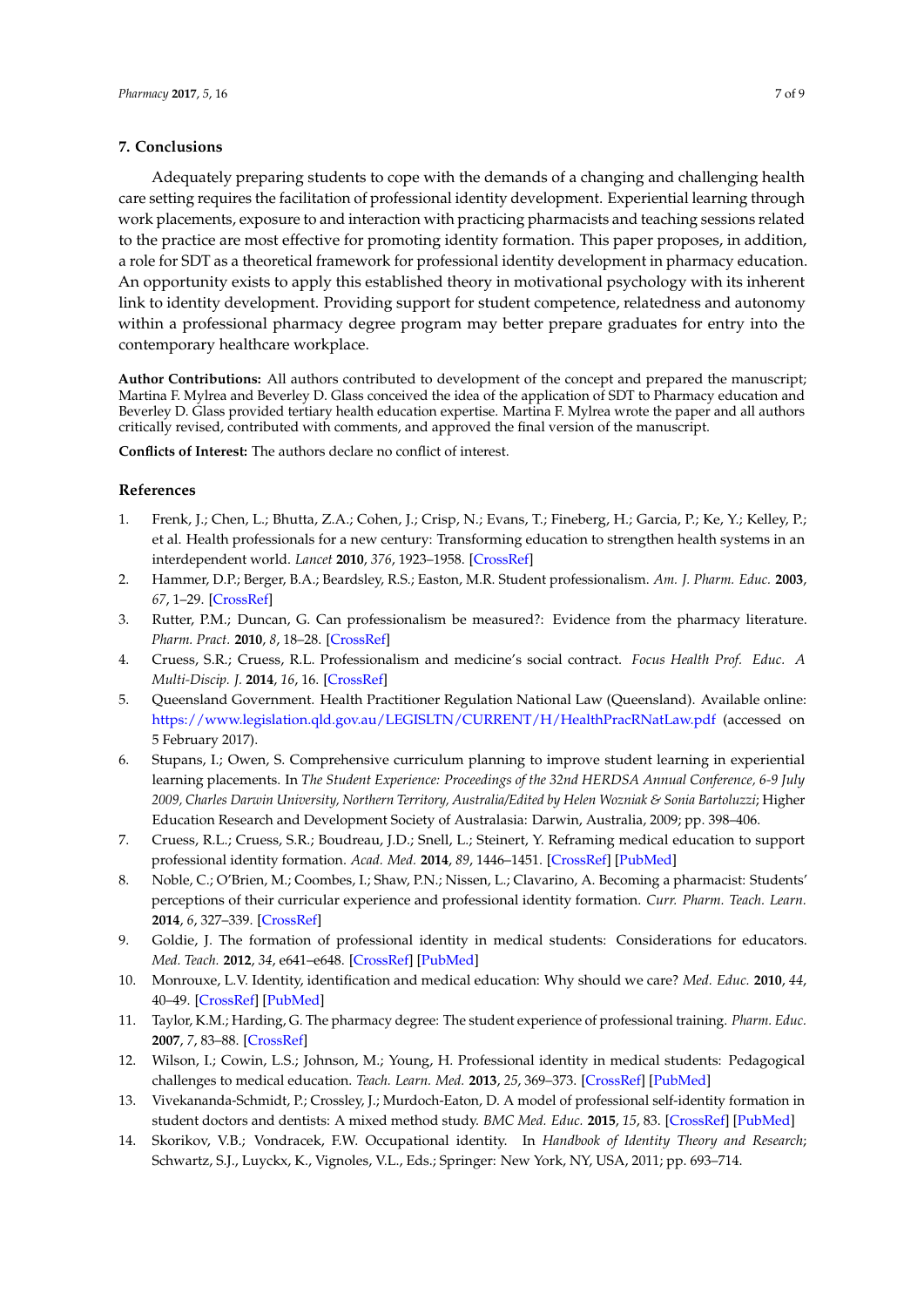- <span id="page-7-0"></span>15. Trede, F.; Macklin, R.; Bridges, D. Professional identity development: A review of the higher education literature. *Stud. High. Educ.* **2012**, *37*, 365–384. [\[CrossRef\]](http://dx.doi.org/10.1080/03075079.2010.521237)
- <span id="page-7-1"></span>16. Deci, E.L.; Ryan, R.M. The "what" and "why" of goal pursuits: Human needs and the self-determination of behavior. *Psychol. Inquiry* **2000**, *11*, 227–268. [\[CrossRef\]](http://dx.doi.org/10.1207/S15327965PLI1104_01)
- <span id="page-7-2"></span>17. Deci, E.L.; Ryan, R.M. Self-determination theory applied to educational settings. In *Handbook of Self-Determination Research*; Deci, E.L., Ryan, R.M., Eds.; University of Rochester Press: Rochester, NY, USA, 2002; pp. 183–203.
- <span id="page-7-3"></span>18. Cruess, R.L.; Cruess, S.R.; Steinert, Y. Amending miller's pyramid to include professional identity formation. *Acad. Med.* **2016**, *91*, 180–185. [\[CrossRef\]](http://dx.doi.org/10.1097/ACM.0000000000000913) [\[PubMed\]](http://www.ncbi.nlm.nih.gov/pubmed/26332429)
- <span id="page-7-4"></span>19. Dawodu, P.; Rutter, P. How do pharmacists construct, facilitate and consolidate their professional identity? *Pharmacy* **2016**, *4*, 23. [\[CrossRef\]](http://dx.doi.org/10.3390/pharmacy4030023)
- <span id="page-7-5"></span>20. Owen, S.M.; Stupans, I. Experiential placements and scaffolding for reflection. *Learn. Health Soc. Care* **2009**, *8*, 272–281. [\[CrossRef\]](http://dx.doi.org/10.1111/j.1473-6861.2009.00220.x)
- <span id="page-7-6"></span>21. Health Workforce Australia. *Mapping Clinical Placements: Capturing Opportunities for Growth—Demand (University) Study*; Health Workforce Australia: Adelaide, Australia, 2011.
- <span id="page-7-7"></span>22. Marriott, J.; Styles, K.; McDowell, J. The pharmville community: A curriculum resource platform integrating context and theory. *Am. J. Pharm. Educ.* **2012**, *76*, 178. [\[CrossRef\]](http://dx.doi.org/10.5688/ajpe769178) [\[PubMed\]](http://www.ncbi.nlm.nih.gov/pubmed/23193342)
- <span id="page-7-8"></span>23. Schafheutle, E.I.; Hassell, K.; Ashcroft, D.M.; Hall, J.; Harrison, S. How do pharmacy students learn professionalism? *Int. J. Pharm. Pract.* **2012**, *20*, 118–128. [\[CrossRef\]](http://dx.doi.org/10.1111/j.2042-7174.2011.00166.x) [\[PubMed\]](http://www.ncbi.nlm.nih.gov/pubmed/22416936)
- <span id="page-7-9"></span>24. Reid, A.; Abrandt Dahlgren, M.; Petocz, P.; Dahlgren, L.O. *From Expert Student to Novice Professional*; Springer: Dordrecht, The Netherlands, 2011.
- <span id="page-7-10"></span>25. Dall'Alba, G. *Learning to Be Professionals*; Springer: Dordrecht, The Netherlands, 2009; Volume 4.
- <span id="page-7-11"></span>26. Jarvis-Selinger, S.; Pratt, D.D.; Regehr, G. Competency is not enough: Integrating identity formation into the medical education discourse. *Acad. Med.* **2012**, *87*, 1185–1190. [\[CrossRef\]](http://dx.doi.org/10.1097/ACM.0b013e3182604968) [\[PubMed\]](http://www.ncbi.nlm.nih.gov/pubmed/22836834)
- <span id="page-7-12"></span>27. Reid, A.; Dahlgren, L.O.; Petocz, P.; Dahlgren, M.A. Identity and engagement for professional formation. *Stud. High. Educ.* **2008**, *33*, 729–742. [\[CrossRef\]](http://dx.doi.org/10.1080/03075070802457108)
- <span id="page-7-13"></span>28. Adams, R.S.; Daly, S.R.; Mann, L.M.; Dall'Alba, G. Being a professional: Three lenses into design thinking, acting, and being. *Des. Stud.* **2011**, *32*, 588–607. [\[CrossRef\]](http://dx.doi.org/10.1016/j.destud.2011.07.004)
- <span id="page-7-14"></span>29. Kieser, J.; Dall'Alba, G.; Livingstone, V. Impact of curriculum on understanding of professional practice: A longitudinal study of students commencing dental education. *Adv. Health Sci. Educ.* **2009**, *14*, 303–314. [\[CrossRef\]](http://dx.doi.org/10.1007/s10459-008-9114-6) [\[PubMed\]](http://www.ncbi.nlm.nih.gov/pubmed/18418724)
- <span id="page-7-15"></span>30. Branch, W.T. Teaching professional and humanistic values: Suggestion for a practical and theoretical model. *Patient Educ. Couns.* **2015**, *98*, 162–167. [\[CrossRef\]](http://dx.doi.org/10.1016/j.pec.2014.10.022) [\[PubMed\]](http://www.ncbi.nlm.nih.gov/pubmed/25468396)
- <span id="page-7-16"></span>31. Schafheutle, E.; Hassell, K.; Ashcroft, D.; Hall, J.; Harrison, S. *Professionalism in Pharmacy Education*; The Pharmacy Practice Research Trust: London, UK, 2010.
- <span id="page-7-17"></span>32. International Pharmaceutical Federation (FIP). Quality Assurance of Pharmacy Education: The Fip Global Framework. Available online: [http://fip.org/files/fip/PharmacyEducation/Quality\\_Assurance/QA\\_](http://fip.org/files/fip/PharmacyEducation/Quality_Assurance/QA_Framework_2nd_Edition_online_version.pdf) [Framework\\_2nd\\_Edition\\_online\\_version.pdf](http://fip.org/files/fip/PharmacyEducation/Quality_Assurance/QA_Framework_2nd_Edition_online_version.pdf) (accessed on 16 January 2017).
- <span id="page-7-18"></span>33. World Health Organisation. The World Health Report 2006: Working Together for Health. Available online: <http://www.who.int/whr/2006/en> (accessed on 10 January 2017).
- <span id="page-7-19"></span>34. Aguilar, A.E.; Stupans, L.; Scutter, S. Assessing students' professionalism: Considering professionalism's diverging definitions. *Educ. Health* **2011**, *24*, 599.
- <span id="page-7-20"></span>35. Harding, G.; Taylor, K. Why pharmacists are needed to help shape students' professional identity. *Pharm. J.* **2006**, *277*, 766.
- <span id="page-7-21"></span>36. Ronfeldt, M.; Grossman, P. Becoming a professional: Experimenting with possible selves in professional preparation. *Teach. Educ. Q.* **2008**, *35*, 41–60.
- <span id="page-7-22"></span>37. Ibarra, H. Provisional selves: Experimenting with image and identity in professional adaptation. *Adm. Sci. Q.* **1999**, *44*, 764–791. [\[CrossRef\]](http://dx.doi.org/10.2307/2667055)
- <span id="page-7-23"></span>38. Elvey, R.; Hassell, K.; Hall, J. Who do you think you are? Pharmacists' perceptions of their professional identity. *Int. J. Pharm. Pract.* **2013**, *21*, 322–332. [\[CrossRef\]](http://dx.doi.org/10.1111/ijpp.12019) [\[PubMed\]](http://www.ncbi.nlm.nih.gov/pubmed/23419140)
- <span id="page-7-24"></span>39. Cruess, R.L.; Cruess, S.R. Teaching professionalism: General principles. *Med. Teach.* **2006**, *28*, 205–208. [\[CrossRef\]](http://dx.doi.org/10.1080/01421590600643653) [\[PubMed\]](http://www.ncbi.nlm.nih.gov/pubmed/16753716)